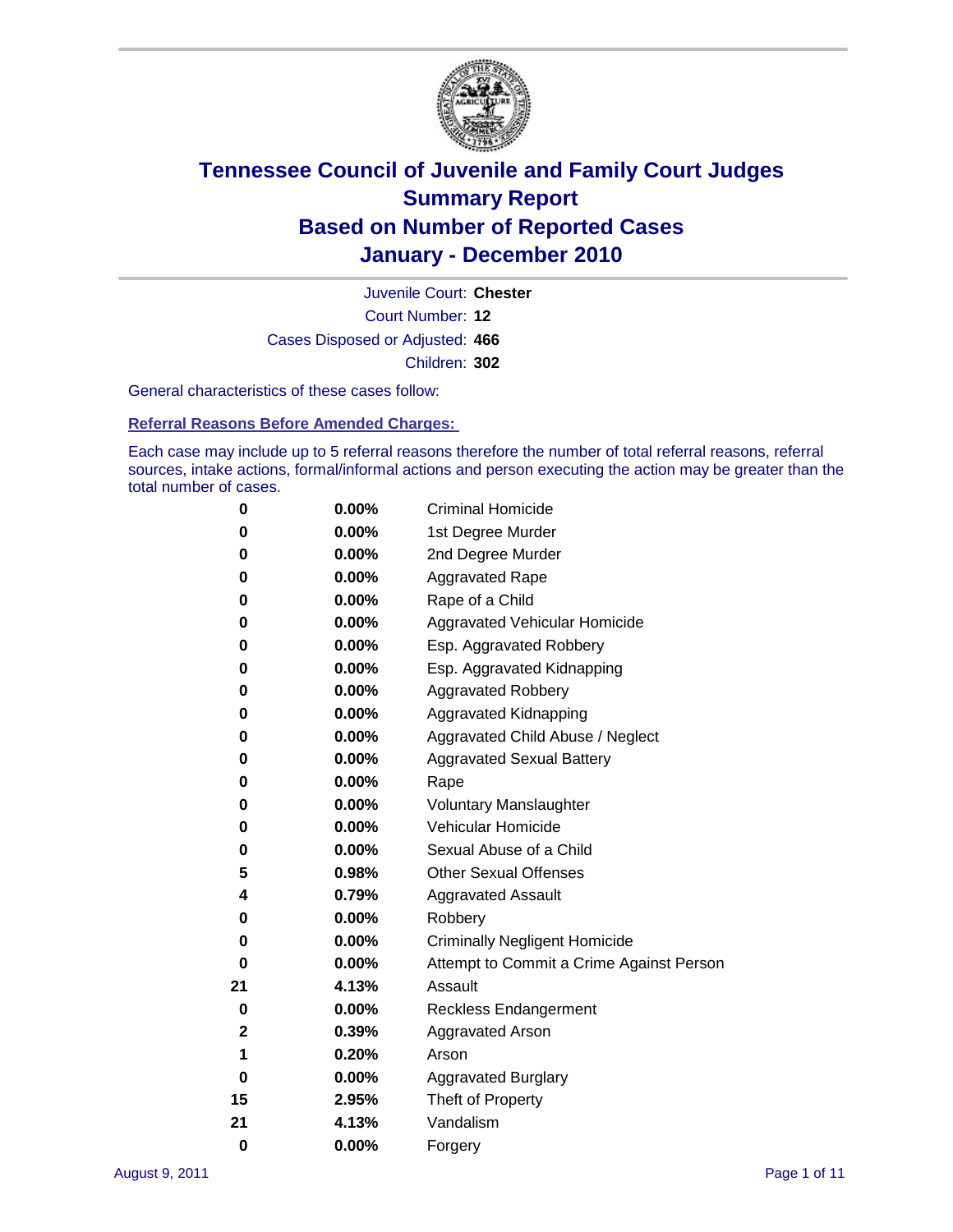

Court Number: **12** Juvenile Court: **Chester** Cases Disposed or Adjusted: **466** Children: **302**

#### **Referral Reasons Before Amended Charges:**

Each case may include up to 5 referral reasons therefore the number of total referral reasons, referral sources, intake actions, formal/informal actions and person executing the action may be greater than the total number of cases.

| 0  | 0.00%  | <b>Worthless Checks</b>                                     |
|----|--------|-------------------------------------------------------------|
| 0  | 0.00%  | Illegal Possession / Fraudulent Use of Credit / Debit Cards |
| 4  | 0.79%  | <b>Burglary</b>                                             |
| 1  | 0.20%  | Unauthorized Use of a Vehicle                               |
| 0  | 0.00%  | <b>Cruelty to Animals</b>                                   |
| 4  | 0.79%  | Sale of Controlled Substances                               |
| 9  | 1.77%  | <b>Other Drug Offenses</b>                                  |
| 14 | 2.75%  | <b>Possession of Controlled Substances</b>                  |
| 0  | 0.00%  | <b>Criminal Attempt</b>                                     |
| 2  | 0.39%  | Carrying Weapons on School Property                         |
| 0  | 0.00%  | Unlawful Carrying / Possession of a Weapon                  |
| 0  | 0.00%  | <b>Evading Arrest</b>                                       |
| 1  | 0.20%  | Escape                                                      |
| 0  | 0.00%  | Driving Under Influence (DUI)                               |
| 8  | 1.57%  | Possession / Consumption of Alcohol                         |
| 0  | 0.00%  | Resisting Stop, Frisk, Halt, Arrest or Search               |
| 0  | 0.00%  | <b>Aggravated Criminal Trespass</b>                         |
| 0  | 0.00%  | Harassment                                                  |
| 0  | 0.00%  | Failure to Appear                                           |
| 2  | 0.39%  | Filing a False Police Report                                |
| 0  | 0.00%  | Criminal Impersonation                                      |
| 7  | 1.38%  | <b>Disorderly Conduct</b>                                   |
| 3  | 0.59%  | <b>Criminal Trespass</b>                                    |
| 1  | 0.20%  | <b>Public Intoxication</b>                                  |
| 0  | 0.00%  | Gambling                                                    |
| 55 | 10.81% | Traffic                                                     |
| 0  | 0.00%  | <b>Local Ordinances</b>                                     |
| 0  | 0.00%  | Violation of Wildlife Regulations                           |
| 4  | 0.79%  | Contempt of Court                                           |
| 1  | 0.20%  | Violation of Probation                                      |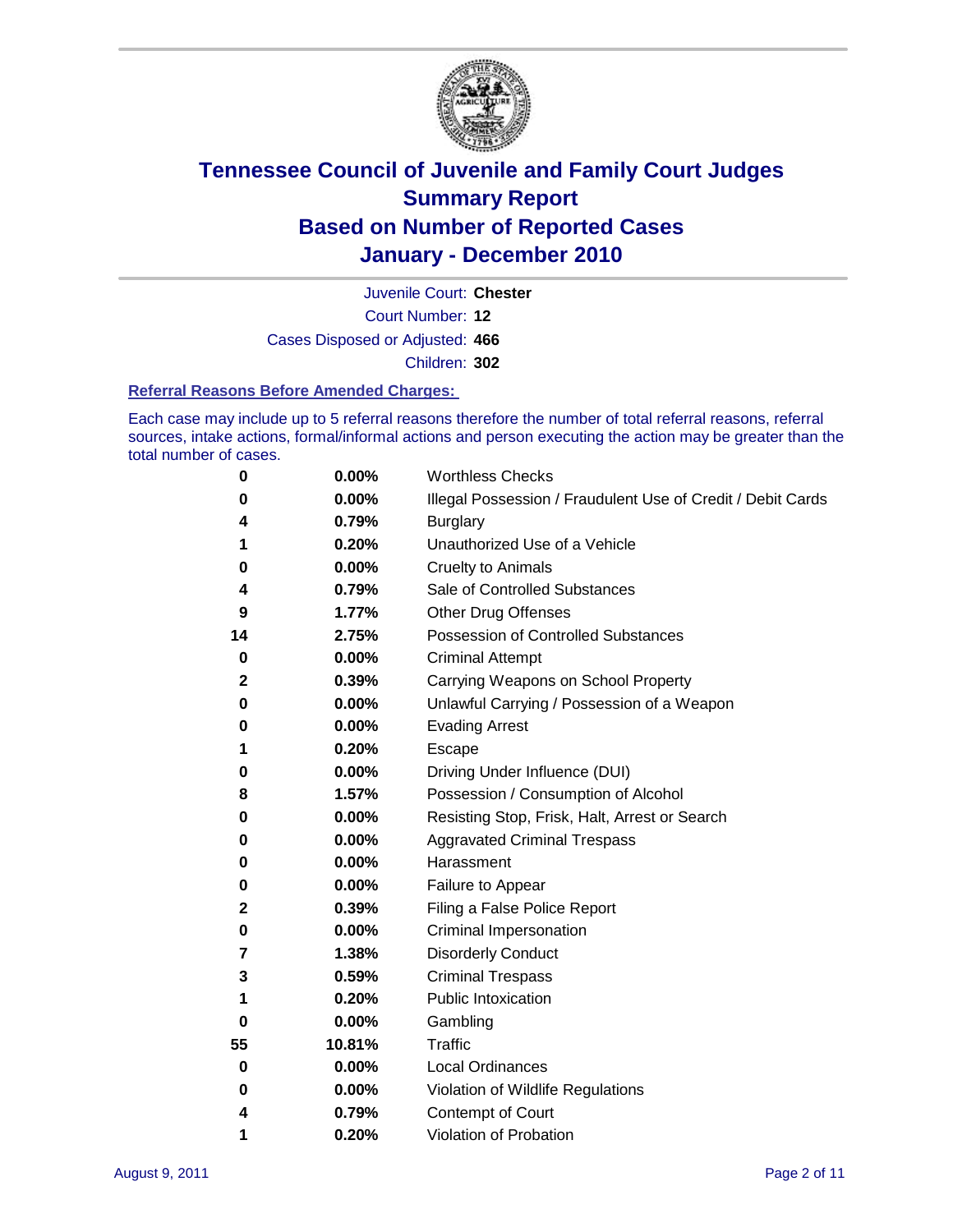

Court Number: **12** Juvenile Court: **Chester** Cases Disposed or Adjusted: **466** Children: **302**

#### **Referral Reasons Before Amended Charges:**

Each case may include up to 5 referral reasons therefore the number of total referral reasons, referral sources, intake actions, formal/informal actions and person executing the action may be greater than the total number of cases.

| 0           | 0.00%    | Violation of Aftercare                 |
|-------------|----------|----------------------------------------|
| 5           | 0.98%    | <b>Unruly Behavior</b>                 |
| 18          | 3.54%    | Truancy                                |
| $\bf{0}$    | 0.00%    | In-State Runaway                       |
| 3           | 0.59%    | Out-of-State Runaway                   |
| 0           | $0.00\%$ | Possession of Tobacco Products         |
| 0           | $0.00\%$ | Violation of a Valid Court Order       |
| 0           | 0.00%    | Violation of Curfew                    |
| 8           | 1.57%    | Sexually Abused Child                  |
| 5           | 0.98%    | <b>Physically Abused Child</b>         |
| 31          | 6.09%    | Dependency / Neglect                   |
| 0           | 0.00%    | <b>Termination of Parental Rights</b>  |
| $\mathbf 0$ | 0.00%    | <b>Violation of Pretrial Diversion</b> |
| 0           | 0.00%    | Violation of Informal Adjustment       |
| 40          | 7.86%    | <b>Judicial Review</b>                 |
| 0           | $0.00\%$ | <b>Administrative Review</b>           |
| 16          | 3.14%    | <b>Foster Care Review</b>              |
| 23          | 4.52%    | Custody                                |
| 24          | 4.72%    | Visitation                             |
| 19          | 3.73%    | Paternity / Legitimation               |
| 129         | 25.34%   | <b>Child Support</b>                   |
| 1           | 0.20%    | <b>Request for Medical Treatment</b>   |
| 0           | 0.00%    | <b>Consent to Marry</b>                |
| 2           | 0.39%    | Other                                  |
| 509         | 100.00%  | <b>Total Referrals</b>                 |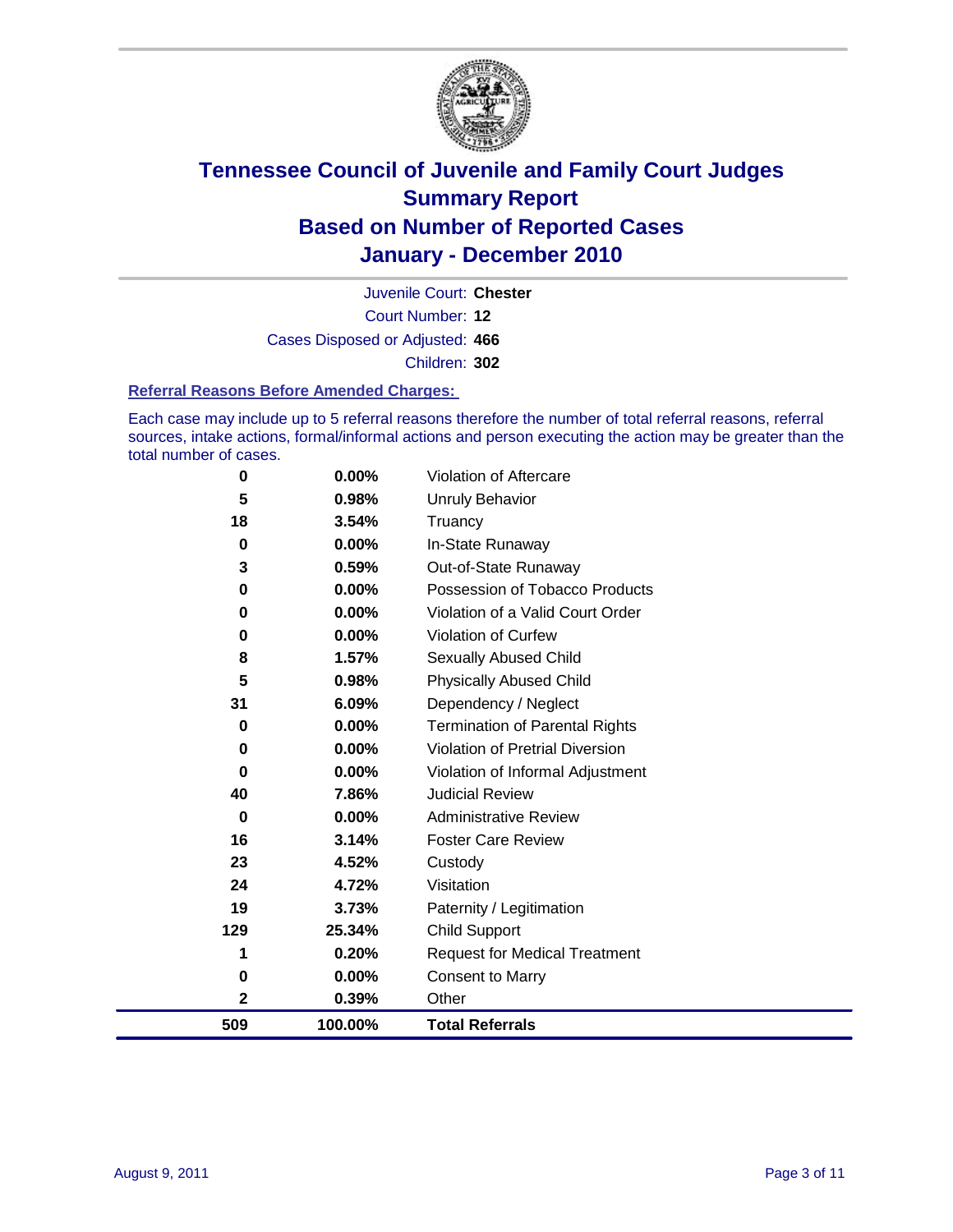

|                            |                                 | Juvenile Court: Chester           |  |
|----------------------------|---------------------------------|-----------------------------------|--|
| Court Number: 12           |                                 |                                   |  |
|                            | Cases Disposed or Adjusted: 466 |                                   |  |
|                            |                                 | Children: 302                     |  |
| <b>Referral Sources: 1</b> |                                 |                                   |  |
| 170                        | 33.40%                          | <b>Law Enforcement</b>            |  |
| 32                         | 6.29%                           | Parents                           |  |
| 4                          | 0.79%                           | <b>Relatives</b>                  |  |
| $\bf{0}$                   | 0.00%                           | Self                              |  |
| 23                         | 4.52%                           | School                            |  |
| 1                          | 0.20%                           | <b>CSA</b>                        |  |
| 95                         | 18.66%                          | <b>DCS</b>                        |  |
| 0                          | 0.00%                           | <b>Other State Department</b>     |  |
| 148                        | 29.08%                          | <b>District Attorney's Office</b> |  |
| 12                         | 2.36%                           | <b>Court Staff</b>                |  |
| 3                          | 0.59%                           | Social Agency                     |  |
| 11                         | 2.16%                           | <b>Other Court</b>                |  |
| $\mathbf{2}$               | 0.39%                           | Victim                            |  |
| 1                          | 0.20%                           | Child & Parent                    |  |
| 0                          | 0.00%                           | Hospital                          |  |
| 1                          | 0.20%                           | Unknown                           |  |
| 6                          | 1.18%                           | Other                             |  |
| 509                        | 100.00%                         | <b>Total Referral Sources</b>     |  |
|                            |                                 |                                   |  |

### **Age of Child at Referral: 2**

| 302 | 100.00% | <b>Total Child Count</b> |
|-----|---------|--------------------------|
| 0   | 0.00%   | <b>Unknown</b>           |
| 0   | 0.00%   | Ages 19 and Over         |
| 61  | 20.20%  | Ages 17 through 18       |
| 76  | 25.17%  | Ages 15 through 16       |
| 30  | 9.93%   | Ages 13 through 14       |
| 20  | 6.62%   | Ages 11 through 12       |
| 115 | 38.08%  | Ages 10 and Under        |
|     |         |                          |

<sup>1</sup> If different than number of Referral Reasons (509), verify accuracy of your court's data.

<sup>2</sup> One child could be counted in multiple categories, verify accuracy of your court's data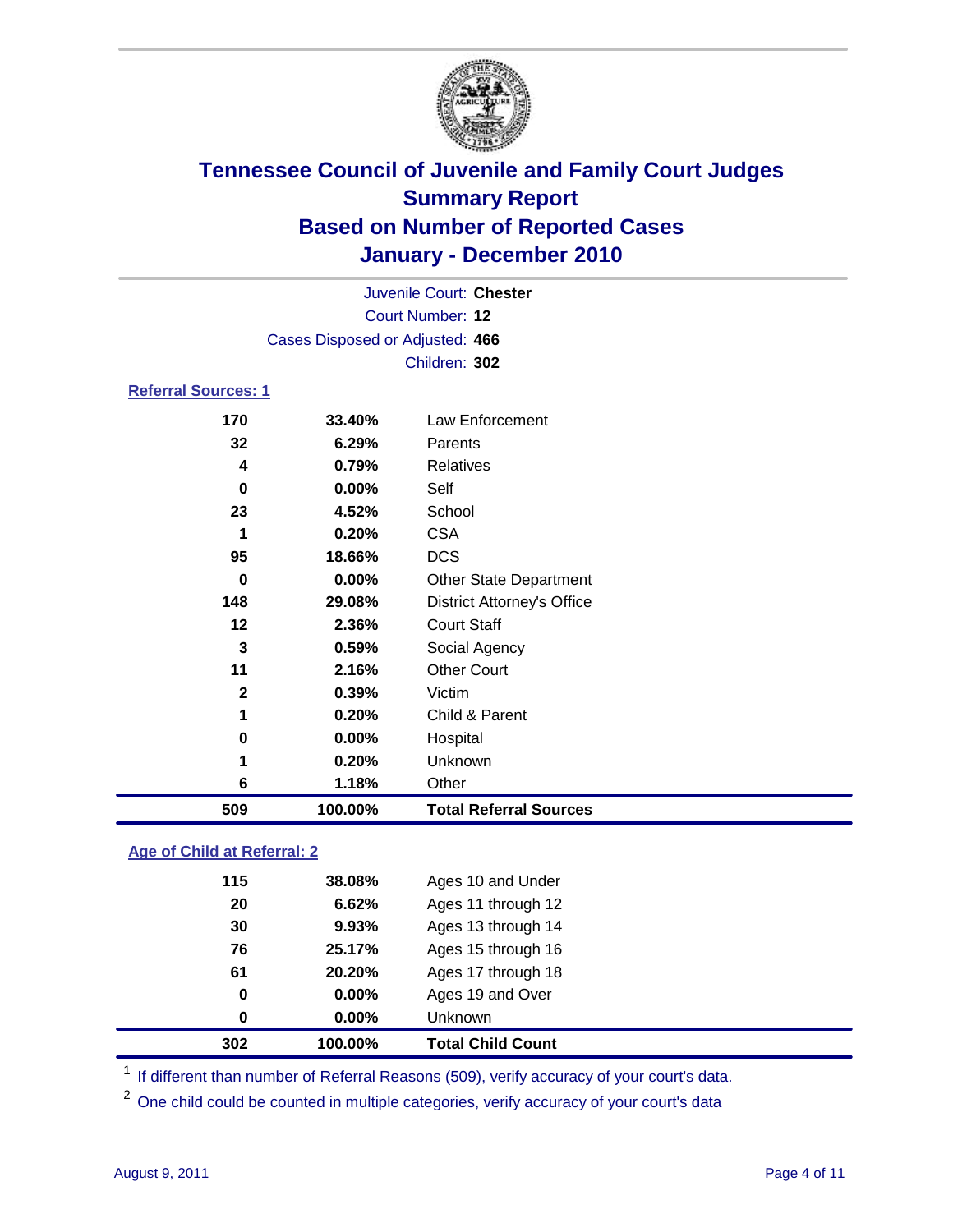

| Juvenile Court: Chester                 |                                 |                          |  |  |
|-----------------------------------------|---------------------------------|--------------------------|--|--|
|                                         | <b>Court Number: 12</b>         |                          |  |  |
|                                         | Cases Disposed or Adjusted: 466 |                          |  |  |
|                                         |                                 | Children: 302            |  |  |
| Sex of Child: 1                         |                                 |                          |  |  |
| 169                                     | 55.96%                          | Male                     |  |  |
| 133                                     | 44.04%                          | Female                   |  |  |
| $\mathbf 0$                             | 0.00%                           | Unknown                  |  |  |
| 302                                     | 100.00%                         | <b>Total Child Count</b> |  |  |
| Race of Child: 1                        |                                 |                          |  |  |
| 214                                     | 70.86%                          | White                    |  |  |
| 73                                      | 24.17%                          | African American         |  |  |
| $\mathbf 0$                             | 0.00%                           | Native American          |  |  |
| $\bf{0}$                                | 0.00%                           | Asian                    |  |  |
| 15                                      | 4.97%                           | Mixed                    |  |  |
| $\mathbf 0$                             | 0.00%                           | Unknown                  |  |  |
| 302                                     | 100.00%                         | <b>Total Child Count</b> |  |  |
| <b>Hispanic Origin: 1</b>               |                                 |                          |  |  |
| 6                                       | 1.99%                           | Yes                      |  |  |
| 296                                     | 98.01%                          | No                       |  |  |
| $\mathbf 0$                             | 0.00%                           | Unknown                  |  |  |
| 302                                     | 100.00%                         | <b>Total Child Count</b> |  |  |
| <b>School Enrollment of Children: 1</b> |                                 |                          |  |  |
| 240                                     | 79.47%                          | Yes                      |  |  |
| 61                                      | 20.20%                          | No                       |  |  |
| 1                                       | 0.33%                           | Unknown                  |  |  |
| 302                                     | 100.00%                         | <b>Total Child Count</b> |  |  |

One child could be counted in multiple categories, verify accuracy of your court's data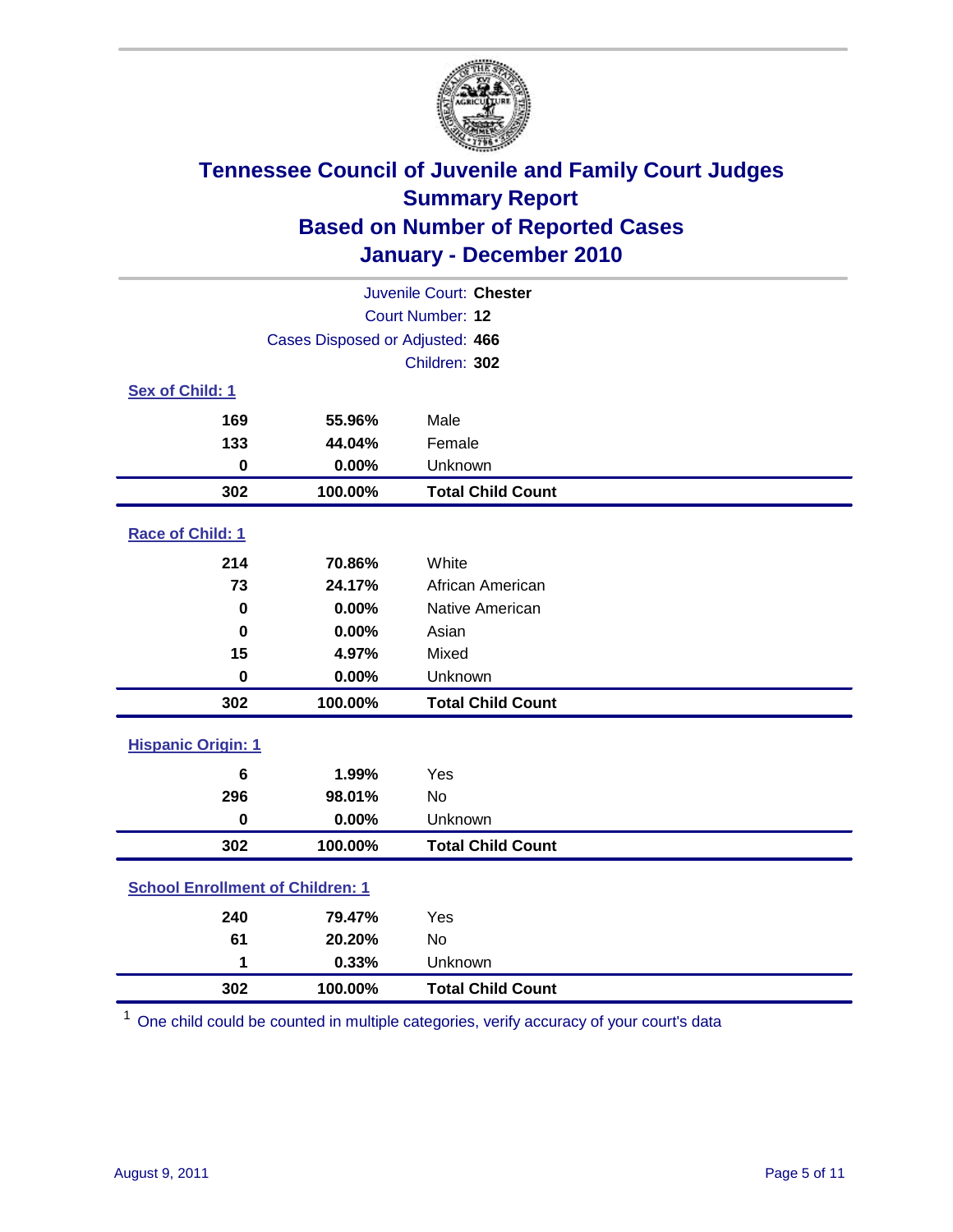

Court Number: **12** Juvenile Court: **Chester** Cases Disposed or Adjusted: **466** Children: **302**

### **Living Arrangement of Child at Time of Referral: 1**

| 302 | 100.00%  | <b>Total Child Count</b>     |
|-----|----------|------------------------------|
|     | 0.33%    | Other                        |
| 0   | 0.00%    | Unknown                      |
| 0   | $0.00\%$ | Independent                  |
| 0   | $0.00\%$ | In an Institution            |
| 1   | 0.33%    | In a Residential Center      |
| 8   | 2.65%    | In a Group Home              |
| 14  | 4.64%    | With Foster Family           |
| 1   | 0.33%    | With Adoptive Parents        |
| 30  | 9.93%    | <b>With Relatives</b>        |
| 18  | 5.96%    | With Father                  |
| 135 | 44.70%   | With Mother                  |
| 4   | 1.32%    | With Mother and Stepfather   |
| 1   | 0.33%    | With Father and Stepmother   |
| 89  | 29.47%   | With Both Biological Parents |
|     |          |                              |

#### **Type of Detention: 2**

| 466      | 100.00%  | <b>Total Detention Count</b> |
|----------|----------|------------------------------|
| 1        | 0.21%    | Other                        |
| 462      | 99.14%   | Does Not Apply               |
| 0        | $0.00\%$ | <b>Unknown</b>               |
| 0        | 0.00%    | <b>Psychiatric Hospital</b>  |
| $\bf{0}$ | 0.00%    | Jail - No Separation         |
| 0        | $0.00\%$ | Jail - Partial Separation    |
| 0        | $0.00\%$ | Jail - Complete Separation   |
| 3        | 0.64%    | Juvenile Detention Facility  |
| 0        | $0.00\%$ | Non-Secure Placement         |
|          |          |                              |

<sup>1</sup> One child could be counted in multiple categories, verify accuracy of your court's data

<sup>2</sup> If different than number of Cases (466) verify accuracy of your court's data.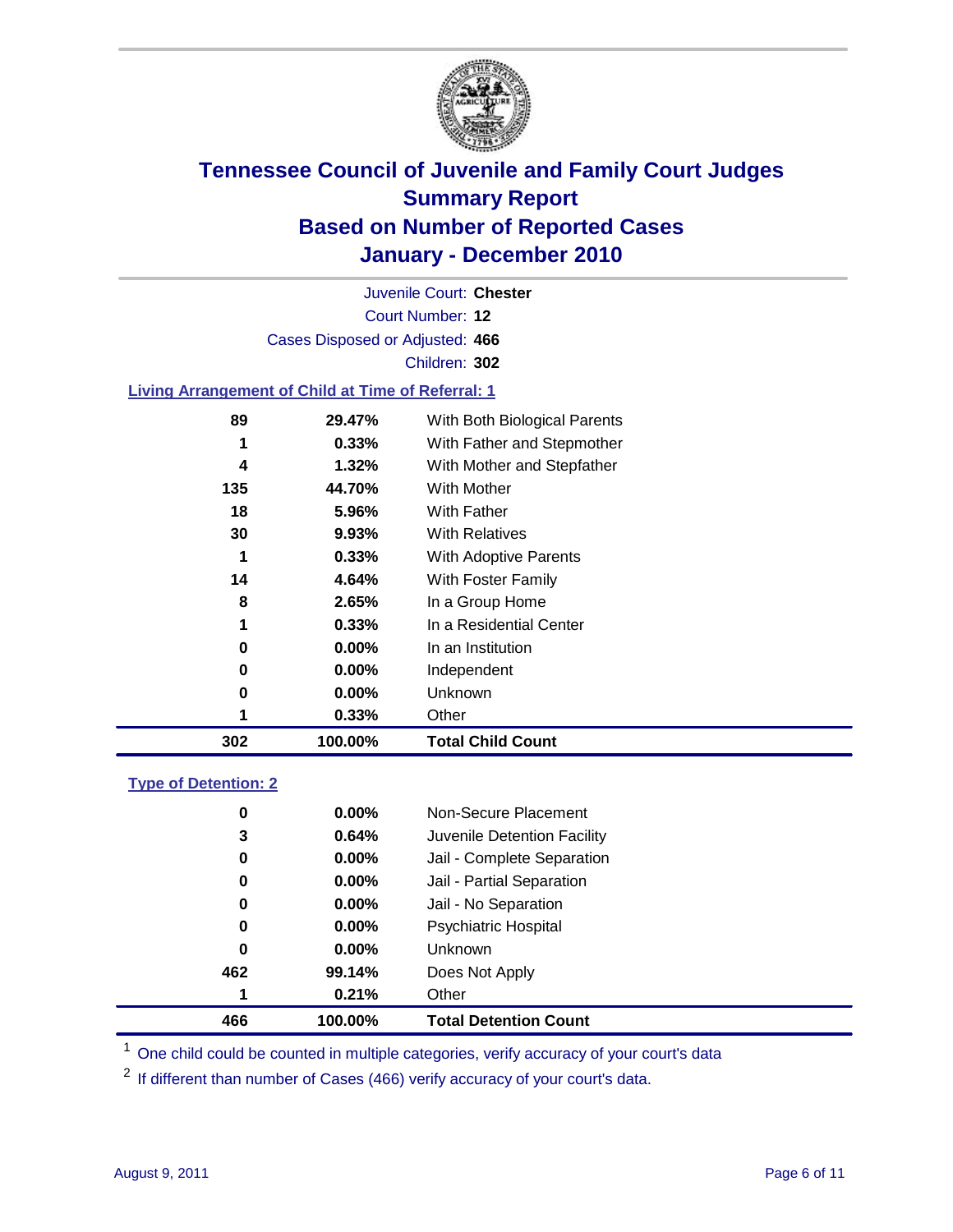

| Juvenile Court: Chester                            |                                 |                                      |  |  |  |
|----------------------------------------------------|---------------------------------|--------------------------------------|--|--|--|
|                                                    | Court Number: 12                |                                      |  |  |  |
|                                                    | Cases Disposed or Adjusted: 466 |                                      |  |  |  |
|                                                    |                                 | Children: 302                        |  |  |  |
| <b>Placement After Secure Detention Hearing: 1</b> |                                 |                                      |  |  |  |
| 0                                                  | 0.00%                           | Returned to Prior Living Arrangement |  |  |  |
| 1                                                  | 0.21%                           | Juvenile Detention Facility          |  |  |  |
| 0                                                  | 0.00%                           | Jail                                 |  |  |  |
| 0                                                  | 0.00%                           | Shelter / Group Home                 |  |  |  |
| 0                                                  | 0.00%                           | <b>Foster Family Home</b>            |  |  |  |
| 0                                                  | 0.00%                           | Psychiatric Hospital                 |  |  |  |
| 0                                                  | 0.00%                           | <b>Unknown</b>                       |  |  |  |
| 462                                                | 99.14%                          | Does Not Apply                       |  |  |  |
| 3                                                  | 0.64%                           | Other                                |  |  |  |
| 466                                                | 100.00%                         | <b>Total Placement Count</b>         |  |  |  |
|                                                    |                                 |                                      |  |  |  |
| <b>Intake Actions: 2</b>                           |                                 |                                      |  |  |  |
| 372                                                | 73.08%                          | <b>Petition Filed</b>                |  |  |  |
| 29                                                 | 5.70%                           | <b>Motion Filed</b>                  |  |  |  |
| 53                                                 | 10.41%                          | <b>Citation Processed</b>            |  |  |  |
| $\bf{0}$                                           | 0.00%                           | Notification of Paternity Processed  |  |  |  |
| 39                                                 | 7.66%                           | Scheduling of Judicial Review        |  |  |  |
| $\bf{0}$                                           | 0.00%                           | Scheduling of Administrative Review  |  |  |  |
| 12                                                 | 2.36%                           | Scheduling of Foster Care Review     |  |  |  |
| 0                                                  | 0.00%                           | Unknown                              |  |  |  |
| $\mathbf 2$                                        | 0.39%                           | Does Not Apply                       |  |  |  |
| 2                                                  | 0.39%                           | Other                                |  |  |  |
| 509                                                | 100.00%                         | <b>Total Intake Count</b>            |  |  |  |

<sup>1</sup> If different than number of Cases (466) verify accuracy of your court's data.

<sup>2</sup> If different than number of Referral Reasons (509), verify accuracy of your court's data.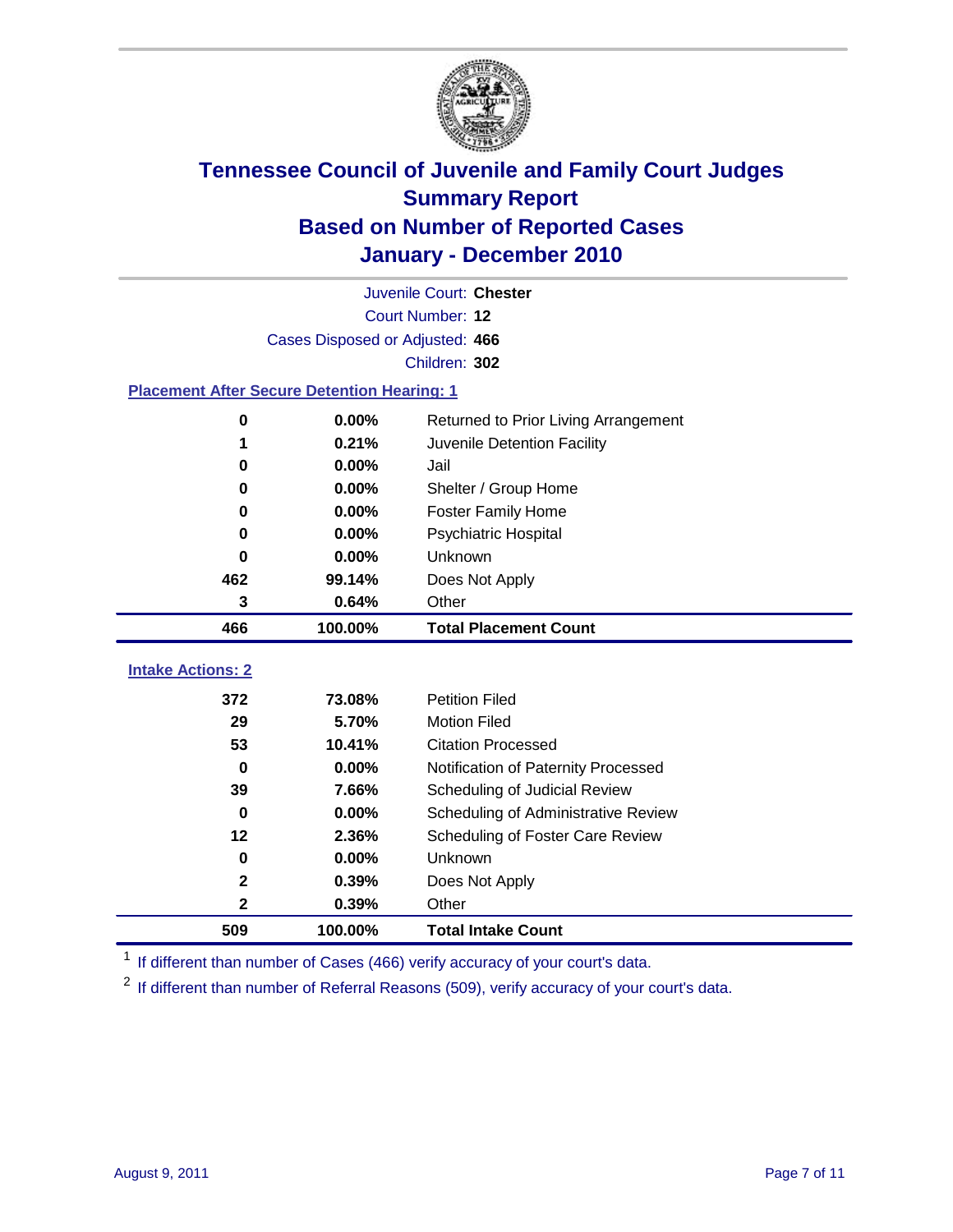

Court Number: **12** Juvenile Court: **Chester** Cases Disposed or Adjusted: **466** Children: **302**

### **Last Grade Completed by Child: 1**

| 52  | 17.22%  | Too Young for School     |
|-----|---------|--------------------------|
| 17  | 5.63%   | Preschool                |
| 6   | 1.99%   | Kindergarten             |
| 3   | 0.99%   | 1st Grade                |
| 14  | 4.64%   | 2nd Grade                |
| 18  | 5.96%   | 3rd Grade                |
| 9   | 2.98%   | 4th Grade                |
| 3   | 0.99%   | 5th Grade                |
| 8   | 2.65%   | 6th Grade                |
| 15  | 4.97%   | 7th Grade                |
| 29  | 9.60%   | 8th Grade                |
| 35  | 11.59%  | 9th Grade                |
| 41  | 13.58%  | 10th Grade               |
| 48  | 15.89%  | 11th Grade               |
| 3   | 0.99%   | 12th Grade               |
| 0   | 0.00%   | Non-Graded Special Ed    |
| 1   | 0.33%   | <b>GED</b>               |
| 0   | 0.00%   | Graduated                |
| 0   | 0.00%   | Never Attended School    |
| 0   | 0.00%   | Unknown                  |
| 0   | 0.00%   | Other                    |
| 302 | 100.00% | <b>Total Child Count</b> |
|     |         |                          |

### **Enrolled in Special Education: 1**

| 3   | $0.99\%$ | Yes                      |
|-----|----------|--------------------------|
| 296 | 98.01%   | No                       |
| 3   | $0.99\%$ | Unknown                  |
| 302 | 100.00%  | <b>Total Child Count</b> |

One child could be counted in multiple categories, verify accuracy of your court's data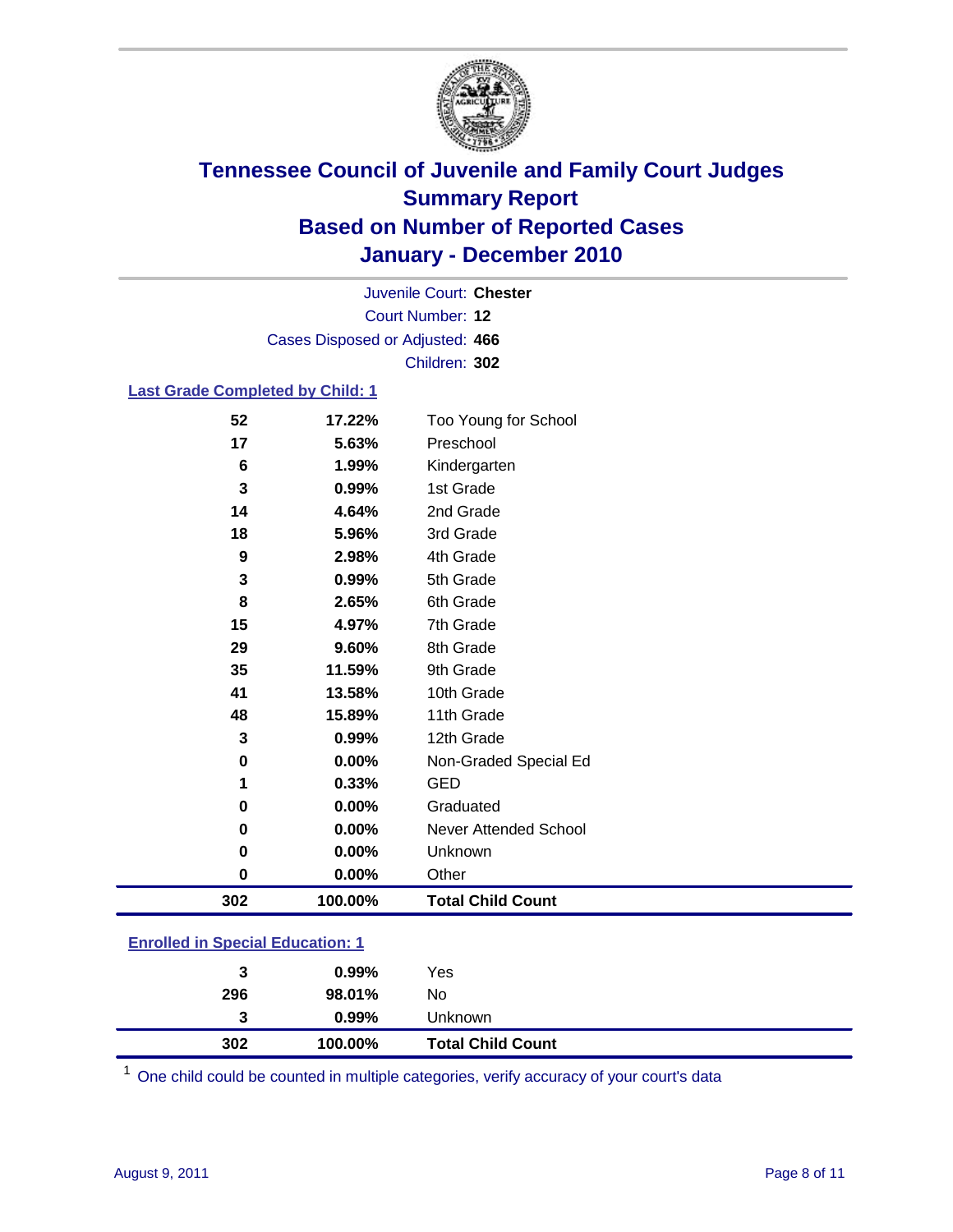

| Juvenile Court: Chester |                                 |                           |  |  |
|-------------------------|---------------------------------|---------------------------|--|--|
|                         | Court Number: 12                |                           |  |  |
|                         | Cases Disposed or Adjusted: 466 |                           |  |  |
|                         | Children: 302                   |                           |  |  |
|                         | <b>Action Executed By: 1</b>    |                           |  |  |
| 507                     | 99.61%                          | Judge                     |  |  |
| 1                       | 0.20%                           | Magistrate                |  |  |
| 1                       | 0.20%                           | <b>YSO</b>                |  |  |
| 0                       | $0.00\%$                        | Other                     |  |  |
| 0                       | 0.00%                           | Unknown                   |  |  |
| 509                     | 100.00%                         | <b>Total Action Count</b> |  |  |

### **Formal / Informal Actions: 1**

| 68           | 13.36%   | Dismissed                                        |
|--------------|----------|--------------------------------------------------|
| 1            | 0.20%    | Retired / Nolle Prosequi                         |
| 64           | 12.57%   | <b>Complaint Substantiated Delinquent</b>        |
| 19           | 3.73%    | <b>Complaint Substantiated Status Offender</b>   |
| 7            | 1.38%    | <b>Complaint Substantiated Dependent/Neglect</b> |
| 5            | 0.98%    | <b>Complaint Substantiated Abused</b>            |
| 0            | $0.00\%$ | <b>Complaint Substantiated Mentally III</b>      |
| 1            | 0.20%    | Informal Adjustment                              |
| 36           | 7.07%    | <b>Pretrial Diversion</b>                        |
| 0            | $0.00\%$ | <b>Transfer to Adult Court Hearing</b>           |
| 0            | $0.00\%$ | Charges Cleared by Transfer to Adult Court       |
| 225          | 44.20%   | Special Proceeding                               |
| 33           | 6.48%    | <b>Review Concluded</b>                          |
| 48           | 9.43%    | Case Held Open                                   |
| $\mathbf{2}$ | 0.39%    | Other                                            |
| 0            | $0.00\%$ | <b>Unknown</b>                                   |
| 509          | 100.00%  | <b>Total Action Count</b>                        |

<sup>1</sup> If different than number of Referral Reasons (509), verify accuracy of your court's data.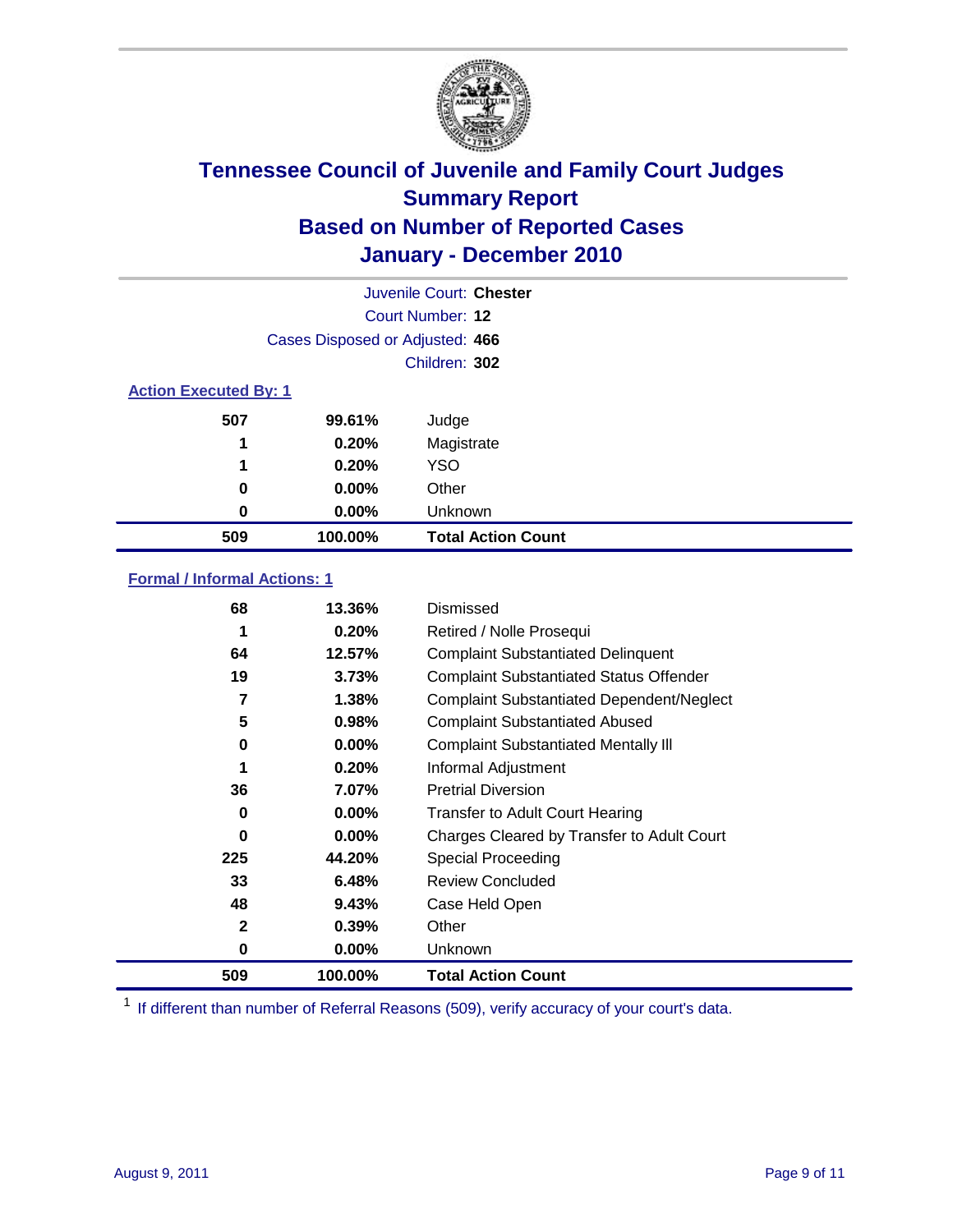

|                       |                                 | Juvenile Court: Chester                               |
|-----------------------|---------------------------------|-------------------------------------------------------|
|                       |                                 | <b>Court Number: 12</b>                               |
|                       | Cases Disposed or Adjusted: 466 |                                                       |
|                       |                                 | Children: 302                                         |
| <b>Case Outcomes:</b> |                                 | There can be multiple outcomes for one child or case. |
| 69                    | 6.03%                           | <b>Case Dismissed</b>                                 |
| 0                     | 0.00%                           | Case Retired or Nolle Prosequi                        |
| 228                   | 19.91%                          | Warned / Counseled                                    |
| 132                   | 11.53%                          | <b>Held Open For Review</b>                           |
| 4                     | 0.35%                           | Supervision / Probation to Juvenile Court             |
| 0                     | 0.00%                           | <b>Probation to Parents</b>                           |
| 4                     | 0.35%                           | Referral to Another Entity for Supervision / Service  |
| 20                    | 1.75%                           | Referred for Mental Health Counseling                 |
| 18                    | 1.57%                           | Referred for Alcohol and Drug Counseling              |
| 0                     | 0.00%                           | <b>Referred to Alternative School</b>                 |
| 5                     | 0.44%                           | Referred to Private Child Agency                      |
| 3                     | 0.26%                           | Referred to Defensive Driving School                  |
| 0                     | 0.00%                           | Referred to Alcohol Safety School                     |
| 2                     | 0.17%                           | Referred to Juvenile Court Education-Based Program    |
| 4                     | 0.35%                           | Driver's License Held Informally                      |
| 0                     | 0.00%                           | <b>Voluntary Placement with DMHMR</b>                 |
| 3                     | 0.26%                           | <b>Private Mental Health Placement</b>                |
| 0                     | 0.00%                           | <b>Private MR Placement</b>                           |
| 0                     | 0.00%                           | Placement with City/County Agency/Facility            |
| 1                     | 0.09%                           | Placement with Relative / Other Individual            |
| 24                    | 2.10%                           | Fine                                                  |
| 47                    | 4.10%                           | <b>Public Service</b>                                 |
| 19                    | 1.66%                           | Restitution                                           |
| 0                     | 0.00%                           | <b>Runaway Returned</b>                               |
| 39                    | 3.41%                           | No Contact Order                                      |
| 0                     | 0.00%                           | Injunction Other than No Contact Order                |
| 6                     | 0.52%                           | <b>House Arrest</b>                                   |
| 1                     | 0.09%                           | <b>Court Defined Curfew</b>                           |
| 0                     | 0.00%                           | Dismissed from Informal Adjustment                    |
| 0                     | 0.00%                           | <b>Dismissed from Pretrial Diversion</b>              |
| 7                     | 0.61%                           | Released from Probation                               |
| 0                     | 0.00%                           | <b>Transferred to Adult Court</b>                     |
| 0                     | $0.00\%$                        | <b>DMHMR Involuntary Commitment</b>                   |